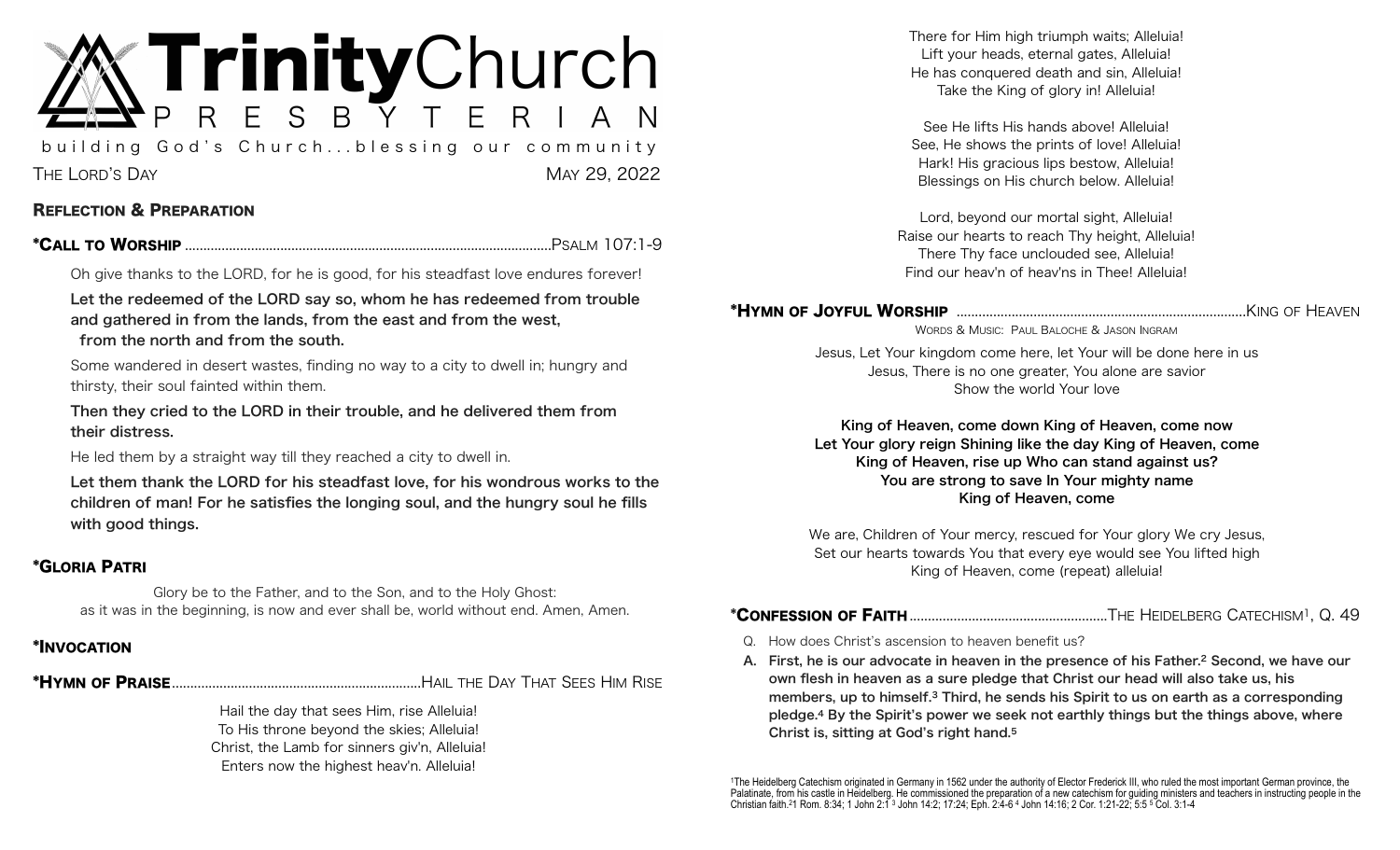|--|--|

SCRIPTURE READING ..I ............................................................................................................ SAIAH 48

HYMN OF ADORATION T .................................................. HOU LOVELY SOURCE OF TRUE DELIGHT

WORDS: ANNE STEELE & KEVIN TWIT MUSIC: KEVIN TWIT

Thou lovely source of true delight Whom I unseen adore Unveil Thy beauties to my sight that I might love Thee more, Oh that I might love Thee more.

Thy glory o'er creation shines but in Thy sacred Word I read in fairer, brighter lines my bleeding, dying Lord, See my bleeding, dying Lord.

Tis here, whene'er my comforts droop and sin and sorrow rise Thy love with cheering beams of hope my fainting heart supplies, My fainting heart's supplied.

But ah! Too soon the pleasing scene is clouded o'er with pain My gloomy fears rise dark between and I again complain, Oh and I again complain.

Jesus, my Lord, my life, my light, oh come with blissful ray Break radiant through the shades of night and chase my fears away, Won't You chase my fears away.

Then shall my soul with rapture trace the wonders of Thy love But the full glories of Thy face are only known above, They are only known above.

### CORPORATE CONFESSION OF SIN

Eternal God, in whom we live and move and have our being, whose face is hidden from us by our sins, and whose mercy we forget in the blindness of our hearts: cleanse us from all our offenses, and deliver us from proud thoughts and vain desires, that with reverent and humble hearts we may draw near to you, confessing our faults, confiding in your grace, and finding in you our refuge and strength; through Jesus Christ your Son. Amen.

Please silently confess your sin before the LORD.

\*ASSURANCE OF PARDON C .............................................................................. OLOSSIANS 1:21-22

And you, who once were alienated and hostile in mind, doing evil deeds, he has now reconciled in his body of flesh by his death, in order to present you holy and blameless and above reproach before him.

\*HYMN OF ASSURANCE N ................................................................................... OW WHY THIS FEAR

VERSES: AUGUSTUS TOPLADY, 1772 MUSIC & ADDITIONAL WORDS: DOUBLAS PLANK, 2011

Now why this fear and unbelief? Has not the Father put to grief His spotless Son for us? And will the righteous Judge of men Condemn me for that debt of sin Now canceled at the cross?

> *Jesus, all my trust is in Your blood Jesus, You've rescued us Through Your great love*

Complete atonement You have made And by Your death have fully paid The debt Your people owed No wrath remains for us to face We're sheltered by Your saving grace And sprinkled with Your blood

How sweet the sound of saving grace, How sweet the sound of saving grace Christ died for me

Be still my soul and know this peace The merits of your great high priest Have bought your liberty Rely then on His precious blood Don't fear your banishment from God Since Jesus sets you free

|--|--|

<sup>1</sup> In the LORD I take refuge; how can you say to my soul, "Flee like a bird to your mountain, 2 for behold, the wicked bend the bow; they have fitted their arrow to the string to shoot in the dark at the upright in heart; <sup>3</sup> if the foundations are destroyed, what can the righteous do?" 4 The LORD is in his holy temple; the LORD's throne is in heaven; his eyes see, his eyelids test the children of man.

<sup>5</sup> The LORD tests the righteous. but his soul hates the wicked and the one who loves violence. 6 Let him rain coals on the wicked; fire and sulfur and a scorching wind shall be the portion of their cup. 7 For the LORD is righteous; he loves righteous deeds; the upright shall behold his face.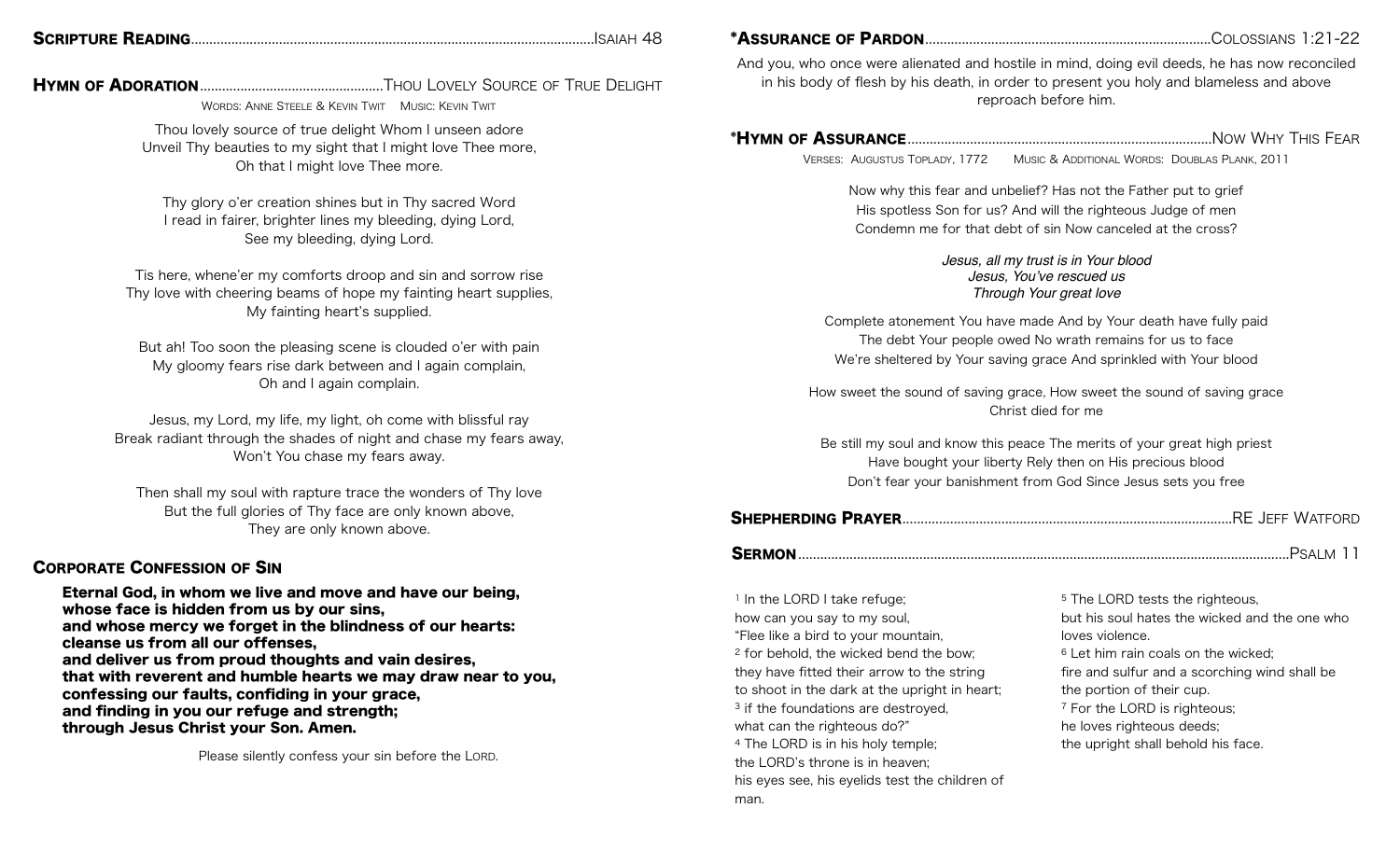## S E R M O N N O T E S

### FACING FEAR WITH FAITH

PSALM 11

**DECLARATION** 

BAD ADVICE

### \*HYMN OF RESPONSE R ....................................................................................... OCK OF AGES

WORDS: AUGUSTUS TOPLADY MUSIC: JAMES WARD

Rock of Ages, cleft for me, Let me hide myself in Thee; Let the water and the blood, From Thy wounded side which flowed, Be of sin the double cure, Cleanse me from its guilt and pow'r.

Not the labors of my hands Can fulfill Thy law's demands; Could my zeal no respite know, Could my tears forever flow, All for sin could not atone; thou must save and Thou alone.

Nothing in my hands I bring, Simply to Thy cross I cling; Naked, come to Thee for dress, Helpless, look to Thee for grace; Foul, I to the fountain fly, Wash me, Savior, or I die!

While I draw this fleeting breath, When my eyelids close in death, When I soar to worlds unknown. See Thee on Thy judgment throne, Rock of Ages, cleft for me, Let me hide myself in Thee.

\*BENEDICTION

**RATIONALE** 

Lyrics printed by permission: CCLI # 304145 Scripture quotations are from the Holy Bible, English Standard Version (ESV), ©2001 Crossway Bibles, a division of Good News Publishers. Used by permission. All rights reserved